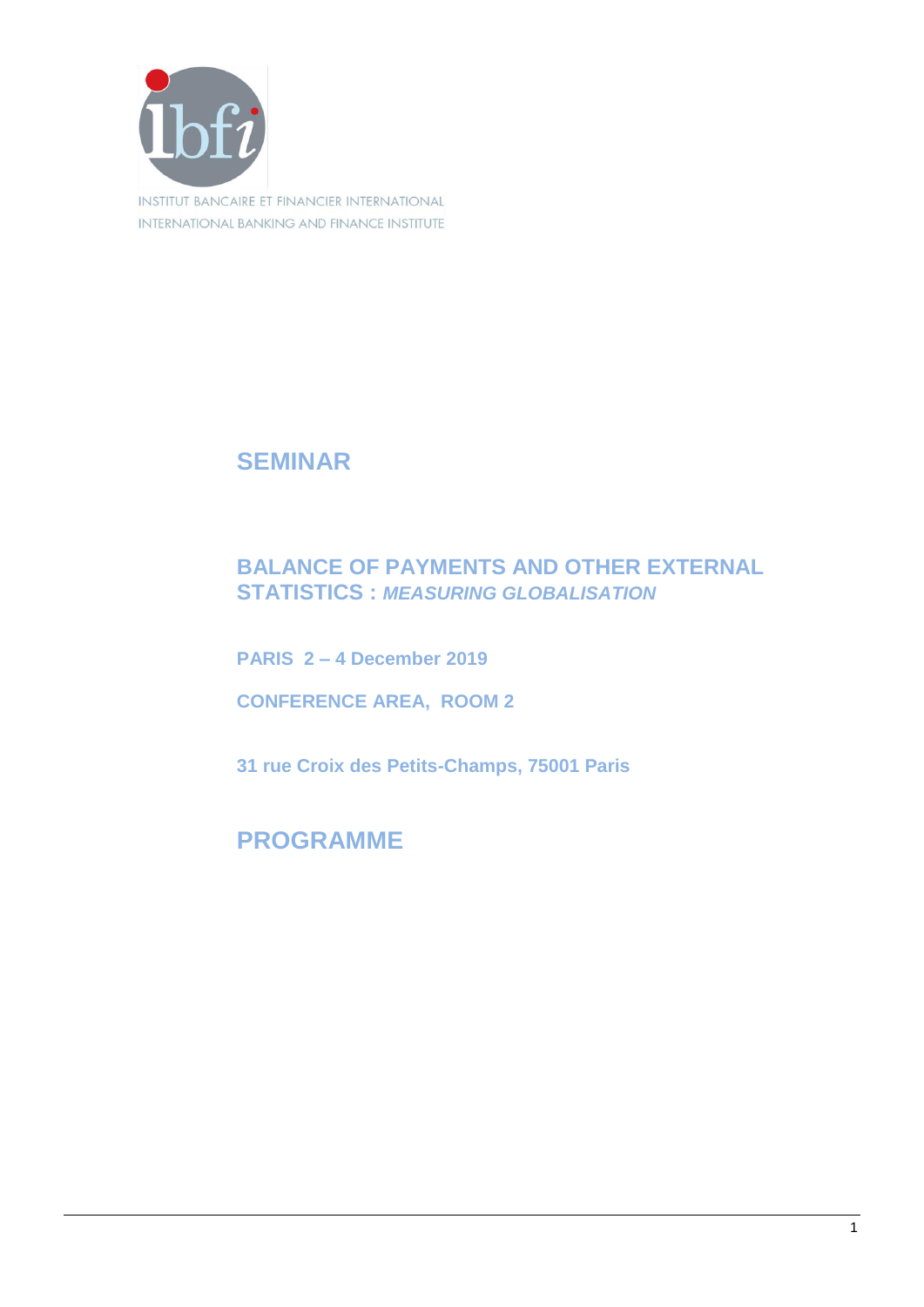| <b>SEMINAR</b>                   | <b>BALANCE OF PAYMENTS AND OTHER EXTERNAL STATISTICS</b>                                                                                                                                                                  |
|----------------------------------|---------------------------------------------------------------------------------------------------------------------------------------------------------------------------------------------------------------------------|
|                                  | <b>MONDAY 2 DECEMBER</b>                                                                                                                                                                                                  |
| 8.45 am                          | Meeting at the Banque de France - Conference area, room 2<br>31 rue Croix des Petits Champs, 75001 Paris, with Louis Bê Duc.                                                                                              |
| $9.00 - 9.30$ am                 | <b>Tour de Table, Introduction</b>                                                                                                                                                                                        |
|                                  | <b>Marc-Alain Bahuchet</b><br><b>Director Balance of Payments</b><br><b>Hélène Tanguy</b><br><b>Director Sectoral Surveys and Statistics</b><br><b>Louis Bê Duc</b><br><b>International Banking and Finance Institute</b> |
| $9.30 - 11.00$ am                | 1. Implementing a data collection and strengthening relations with non-financial<br>enterprises and insurances                                                                                                            |
|                                  | Full direct reporting by large companies for balance of payments<br>a)<br><b>Tatiana Mosquera-Yon</b><br>Head of the Large Corporate Reporting Division                                                                   |
|                                  | b) Complementary sample survey                                                                                                                                                                                            |
|                                  | <b>Julien Uri</b><br>Deputy-Head of the FDI and Firms' Cross-Border Trade Division                                                                                                                                        |
| $11.00 - 11.30$ am               | Coffee break                                                                                                                                                                                                              |
| $11.30 - 12.30$ pm               | 2. Trade in Value Added : an overview of Banque de France assessment and research<br><b>Rafaël Cezar</b><br><b>Balance of Payments Synthesis Division</b>                                                                 |
| $12.30 - 2.00$ pm                | Lunch at the restaurant.                                                                                                                                                                                                  |
| $2.00 - 3.15$ pm                 | Roundtable 1: Analyzing global value chains - Sharing national experience<br>3.<br>Rafaël Cezar (moderator), Mohammed Mekouar, Office des Changes du Maroc                                                                |
| $3.15 - 4.00$ pm                 | <b>Foreign housing Investment in France</b><br>4.<br><b>Julien Uri</b>                                                                                                                                                    |
|                                  | FDI and Firms' Cross-Border Trade Division                                                                                                                                                                                |
| $4.00 - 4.15$ pm                 | Coffee Break + Photo group                                                                                                                                                                                                |
| $4.15 - 4.45$ .pm                | Feedback on the questionnaire on the balance of payments. DBnomics for BoP<br>5.<br><b>Louis Bê Duc</b>                                                                                                                   |
|                                  | <b>International Banking and Finance Institute</b>                                                                                                                                                                        |
| 5.45 p.m<br>7.00 p.m<br>9.00 p.m | <b>SOCIAL EVENT</b><br>Departure by bus from 31 rue Croix des Petits Champs & City Tour<br>Dinner at Mini Palais, 3 Avenue Winston Churchill 75008 Paris<br>Return by coach to the Banque de France (optional)            |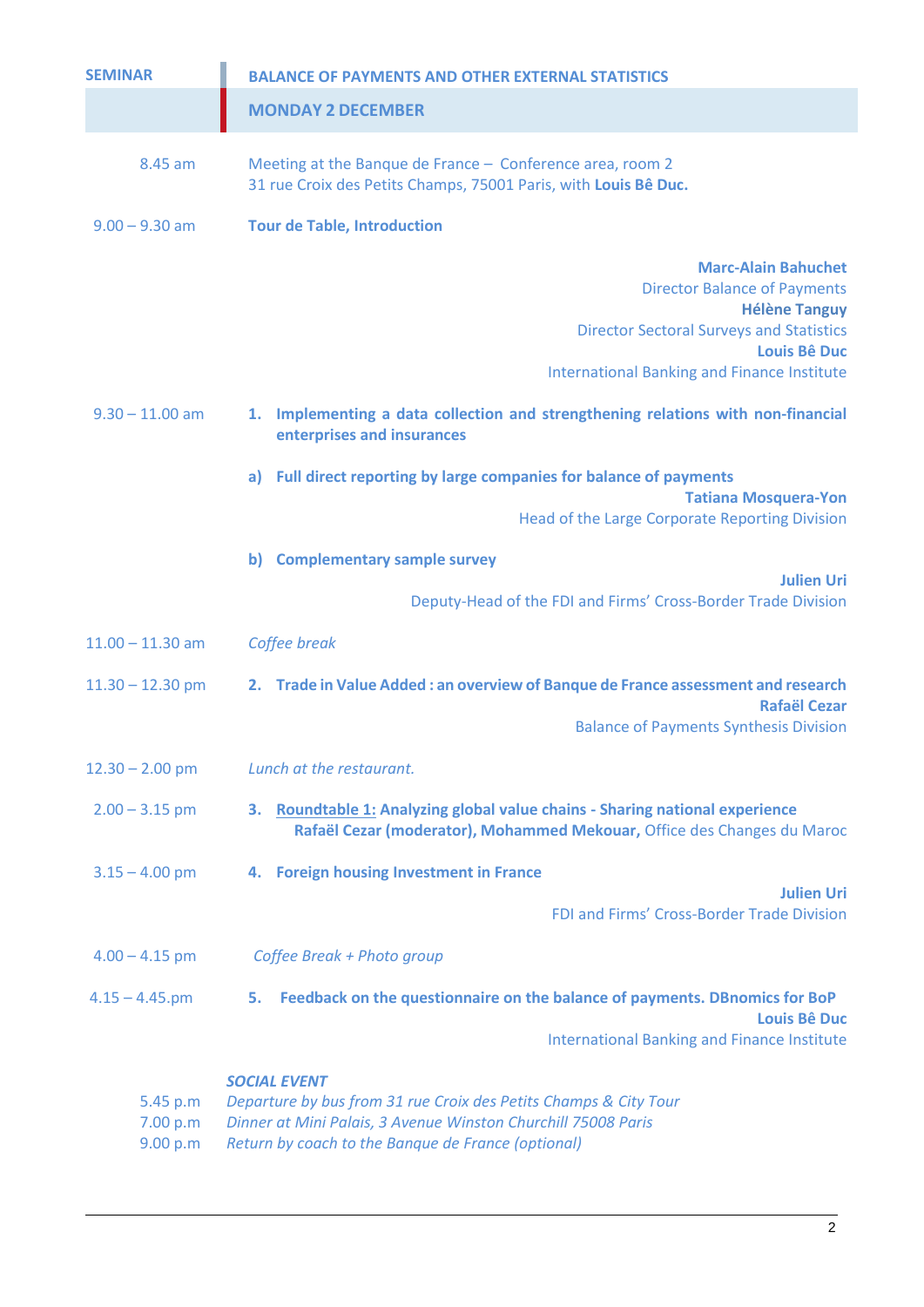| <b>SEMINAR</b>     | <b>BALANCE OF PAYMENTS AND OTHER EXTERNAL STATISTICS</b>                                                                                    |
|--------------------|---------------------------------------------------------------------------------------------------------------------------------------------|
|                    | <b>TUESDAY 3 DECEMBER</b>                                                                                                                   |
| $9.00 - 10.30$ am  | 6. Globalization of the real and the financial economy: adapting our statistical<br>system                                                  |
|                    | <b>Bertrand Pluyaud</b><br><b>Deputy-Director Sectoral Surveys and Statistics</b>                                                           |
| $10.30 - 11.00$ am | Coffee break                                                                                                                                |
| $11.00 - 12.30$ pm | 7. a) Estimating the Financial Intermediation Services Charges indirectly measured<br>in the National Accounts and the Balance of Payments. |
|                    | <b>Clément Poivet &amp; Engin Yilmaz</b><br><b>Financial Accounts Division</b>                                                              |
|                    | b) Collecting data on the Financial Derivatives                                                                                             |
|                    | <b>Hervé Thoumiand</b><br>Head of Balance of Payments Financial Intermediaries Division                                                     |
| $12.30 - 2.00$ pm  | Lunch                                                                                                                                       |
| $2.00 - 3.30$ pm   | 8. Estimating CIF-FOB data in France                                                                                                        |
|                    | <b>Pierre Bui-Quang</b><br>Deputy-Head of Balance of Payments Synthesis Division                                                            |
| $3.30 - 3.45$ pm   | Coffee break                                                                                                                                |
| $3.45 - 4.45$ pm   | OECD update on digital measurement ; OECD database on multinationals : ADIMA<br>9.                                                          |
|                    | David Brackfield, Analyst at the OCDE; Graham Pilgrim, Analyst at the OECD                                                                  |